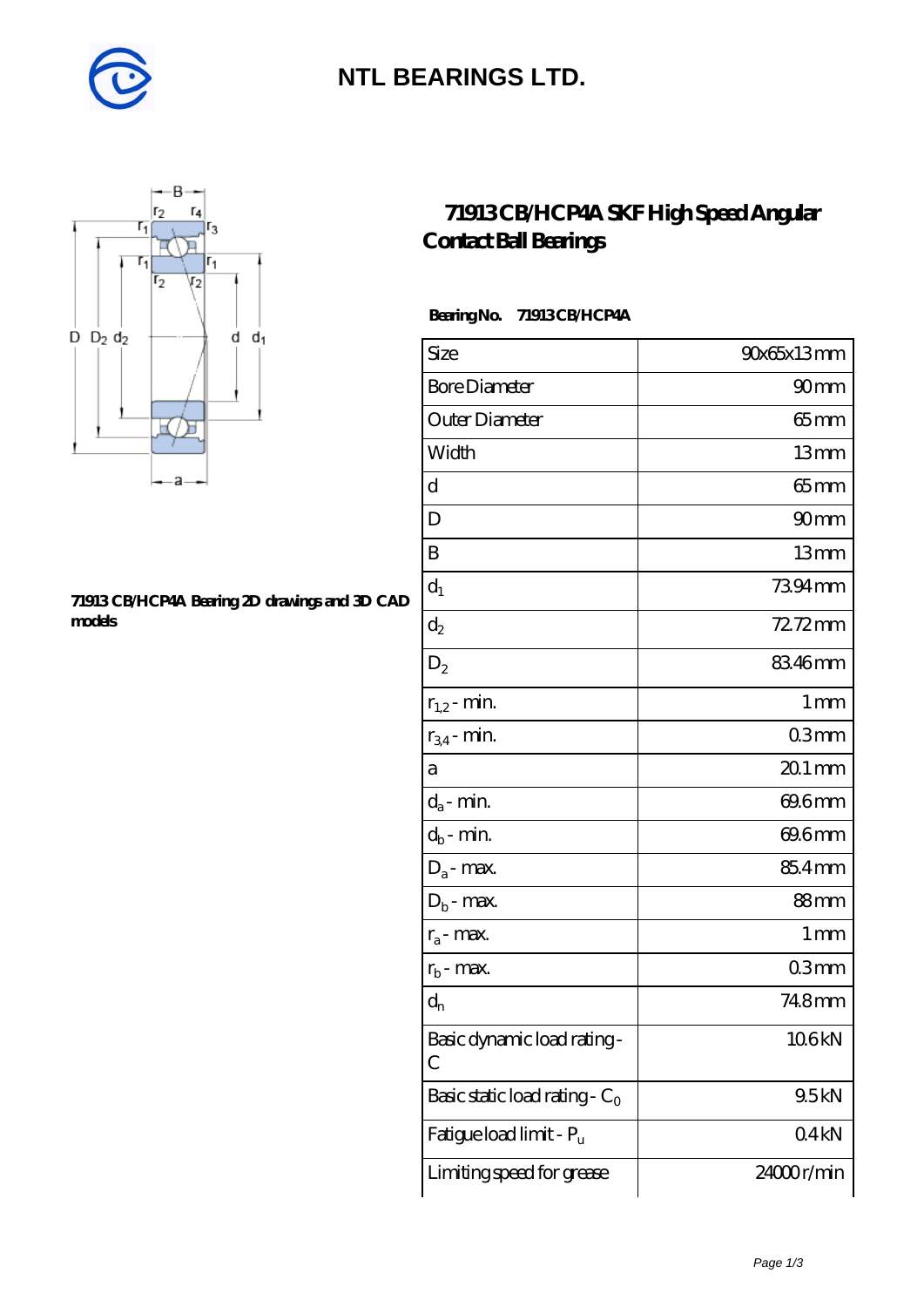

## **[NTL BEARINGS LTD.](https://m.diabetesfriends.net)**

| lubrication                           |                    |
|---------------------------------------|--------------------|
| Limiting speed for oil<br>lubrication | 36000mm/min        |
| Ball - $D_w$                          | 5556mm             |
| Ball - z                              | 32                 |
| $G_{ref}$                             | 296cm3             |
| Calculation factor - $f_0$            | 99                 |
| Preload class $A - G_A$               | 35N                |
| Preload class $B - G_B$               | 70N                |
| Preload class $C - G_C$               | 210N               |
| Calculation factor - f                | 1.13               |
| Calculation factor - f                | 1                  |
| Calculation factor - $f_{2A}$         | 1                  |
| Calculation factor - $f_{\rm 2B}$     | 1.03               |
| Calculation factor - $f_{\chi}$       | 1.08               |
| Calculation factor - $f_{HC}$         | 1.01               |
| Preload class A                       | 43N/micron         |
| Preload class B                       | 56N/micron         |
| Preload class C                       | 90N/micron         |
| $d_1$                                 | 7394 mm            |
| $\mathrm{d}_2$                        | $72.72$ mm         |
| $D_2$                                 | 83.46mm            |
| $r_{1,2}$ min.                        | $1 \, \mathrm{mm}$ |
| $r_{34}$ min.                         | 03mm               |
| $d_a$ min.                            | 69.6mm             |
| $d_h$ min.                            | 69.6mm             |
| $D_a$ max.                            | 85.4mm             |
| $Db$ max.                             | 88 <sub>mm</sub>   |
| $r_a$ max.                            | 1 <sub>mm</sub>    |
| $r_{\rm b}$ max.                      | 03mm               |
| $\mathbf{d}_{\rm n}$                  | 748mm              |